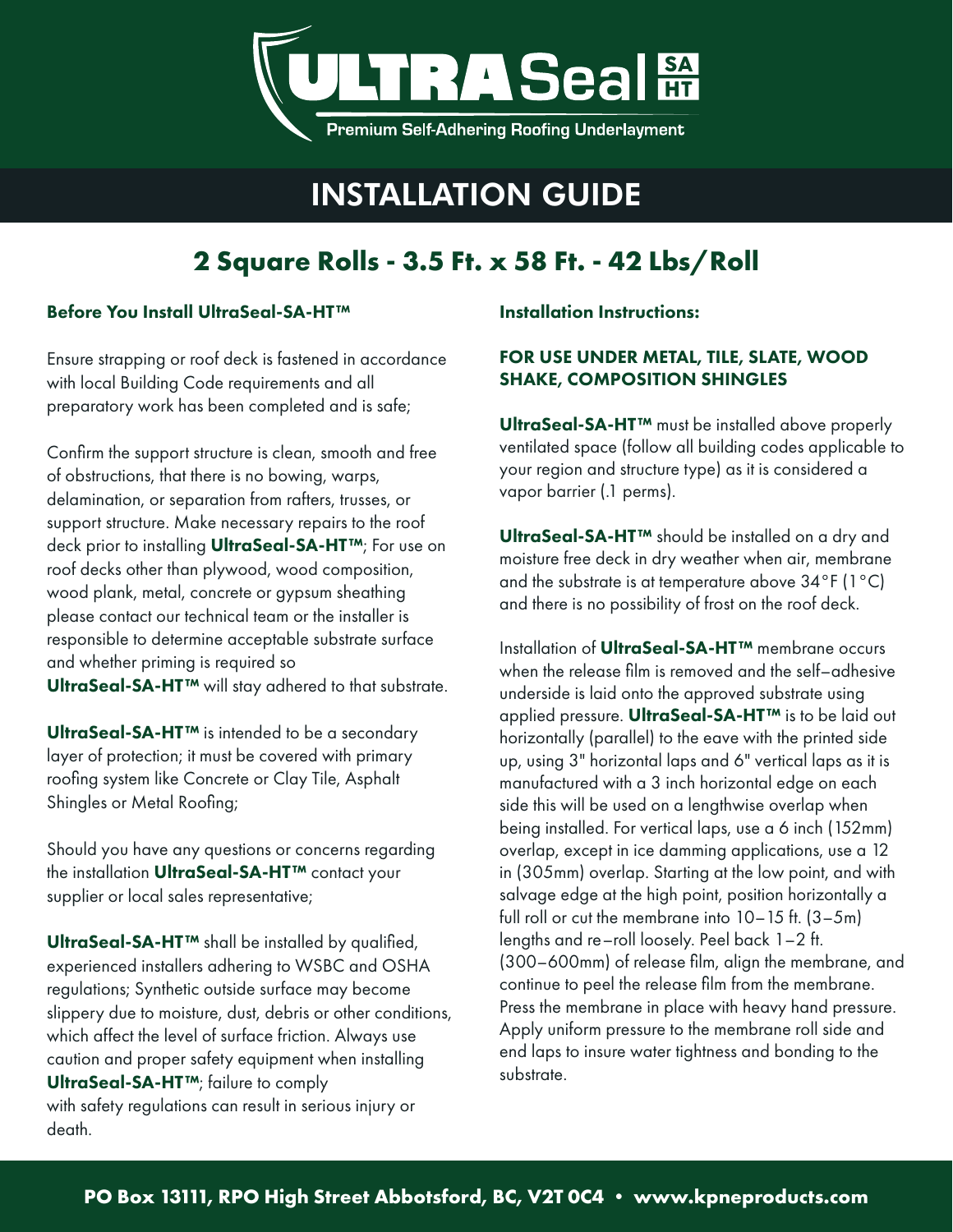

## INSTALLATION GUIDE

Always work from the low to the high point of the roof. Follow good roofing practice by orientating UltraSeal-SA-HT<sup>™</sup> so side laps shed water. Apply the membrane in valleys before the membrane is applied to the eaves. For valley and ridge application, peel the release film; center the sheet over the valley or ridge, drape, and press into in place. Work the center of the valley or ridge outward in each direction. Following placement along the eaves, continue application of the membrane up slope. If nailing of the membrane is necessary on steep slopes, especially during hot or cold weather, back nail and cover the nails by overlapping with the next sheet. Care should be taken not to walk on or contaminate the lap seal once exposed.

Winter climates can produce ice dams and snow loads against exterior siding while wind driven rains can create headwater heights that challenge the water tightness of exhaust vents, skylights and exterior wall siding. Extend **UltraSeal-SA-HT™** to the height as recommended by the local building code or to the highest locally expected level in order to maintain water tightness from wind driven rain, headwater back–up, ice dams and snow load.

UltraSeal-SA-HT™ Release liners are slippery, remove from work area immediately after membrane application. Do not fold over the roof edge unless the edge is protected by a drip edge, gutter, or other flashing material. Do not install on the chamfered edges of wood plank. Do not install directly on old roof coverings. Do not install directly under roof coverings especially sensitive to corrosion, such as zinc, without providing proper ventilation. Do not install fasteners though the membrane over unsupported areas of the structural deck, such as over the joints between adjacent structural panels.

Repair holes, fish mouths, tears, and damage with a round patch of membrane extending past the damaged area 6 inches (150 mm) in all directions. If fasteners are removed leaving holes in the membrane, they must be patched. The membrane may not self–seal open fastener penetrations. Do not install fasteners through the membrane over unsupported membrane areas of the structural deck, such as over the joints between adjacent structural panels. UltraSeal-SA-HT<sup>™</sup> has a minimal application temperature of 34°F. The membrane, deck surface, and the air shall be at a temperature of 34°F or greater during installation.

UltraSeal-SA-HT™ is not designed to replace the primary roof covering material, or for indefinite outdoor exposure. The finished roof must completely cover the membrane. Final roofing must be installed within 9 months.

#### Repairs:

For repairs to **UltraSeal-SA-HT™**, apply replacement product in accordance with the standard installation procedures in section Installation-General. Ensure that overlaps run with the flow of water in a shingling fashion and are a minimum of 6 inches (150 mm) in each direction.